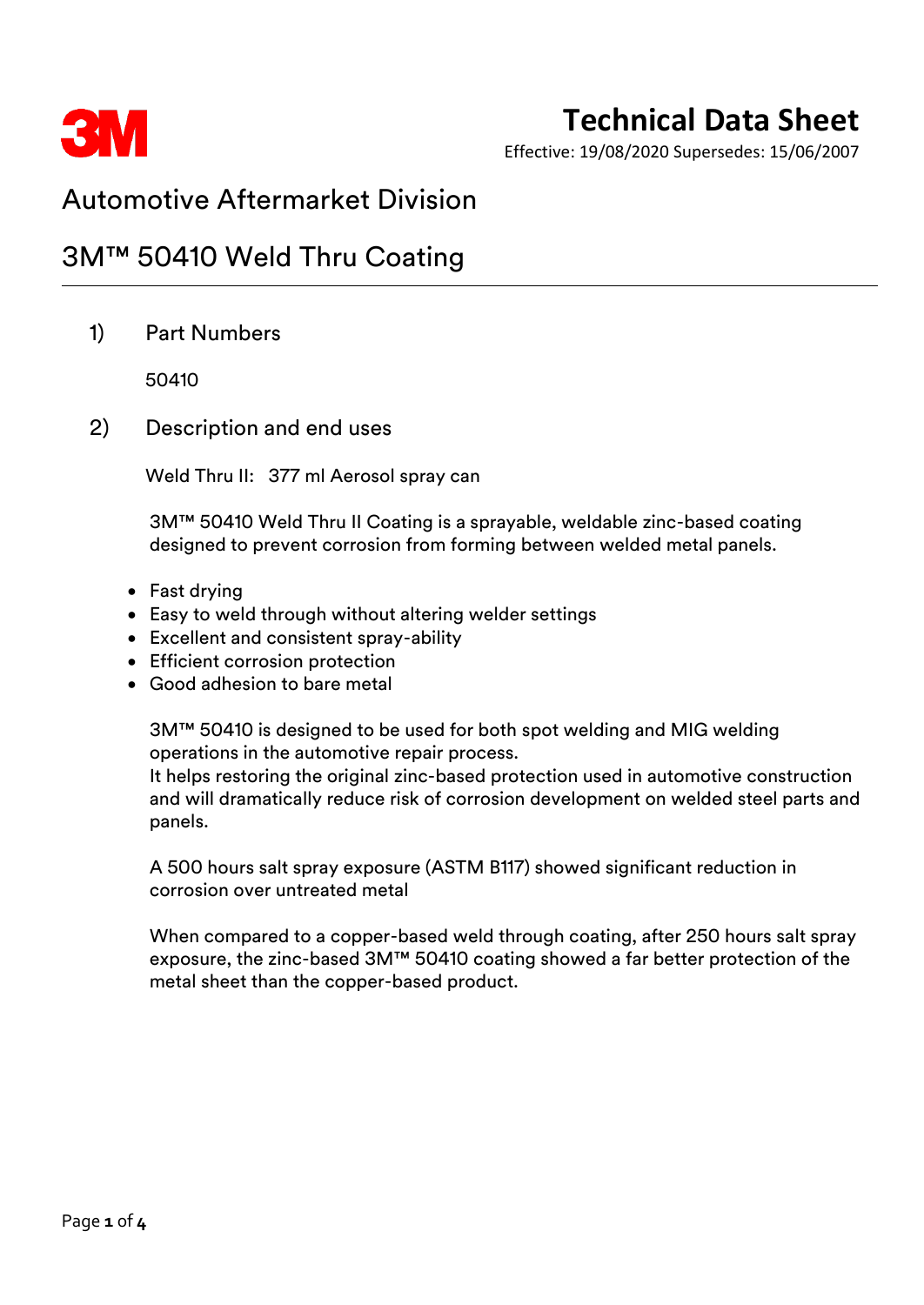

Effective: 19/08/2020 Supersedes: 15/06/2007

### 3) Physical Properties

| Colour                  | Silver grey                                                                                                |  |  |
|-------------------------|------------------------------------------------------------------------------------------------------------|--|--|
| Packaging               | 377ml (361g) aerosol can                                                                                   |  |  |
| <b>Tack Free Time</b>   | 10 minutes (at 23°C, 50% RH)                                                                               |  |  |
| Solvent                 | Acetone                                                                                                    |  |  |
| <b>Flash Point</b>      | -104°C, Closed cup                                                                                         |  |  |
| % Solids (Typical)      | 64 %                                                                                                       |  |  |
| V.O.C.                  | 700 g/l                                                                                                    |  |  |
| <b>Specific Gravity</b> | 0.796                                                                                                      |  |  |
| Storage conditions      | $+5^{\circ}$ C to $+30^{\circ}$ C                                                                          |  |  |
| <b>Shelf Life</b>       | 24 months under normal storage conditions<br>(date of manufacturing in American style on<br>bottom of can) |  |  |

#### 4) Directions for Use

- Remove all paint, rust, oil and other contaminant from the surface to be coated. Sand remaining coatings with P60-P120 grit abrasive.
- Clean and degrease surface with 3M™ 08984.
- Shake can well for approx. 1 minute after agitator ball is heard. Shake frequently during use.
- Hold can about 15cm from surface to be coated. Apply to all bare surfaces and edges in the vicinity of the intended weld.
- Two thin layers are recommended to obtain the correct thickness and optimum corrosion protection.
- Weld after product has dried (about 10 to 20 minutes).
- Invert can and spray to purge nozzle.

*Note:*

- *Do not apply filler or other topcoat over 3M*™ *50410 as this may causes lifting*. It is recommended to remove 3M™ 50410 from any surfaces to be painted.
- Spot weld in the first 24 hours. Longer time reduces conductivity.
- 5) Storage

Store at room temperature in flammables storage area. Rotate stock on a "first-infirst-out" basis. When stored at the recommended conditions in original, unopened containers, this product has a shelf life see container for details. Use in a wellventilated area.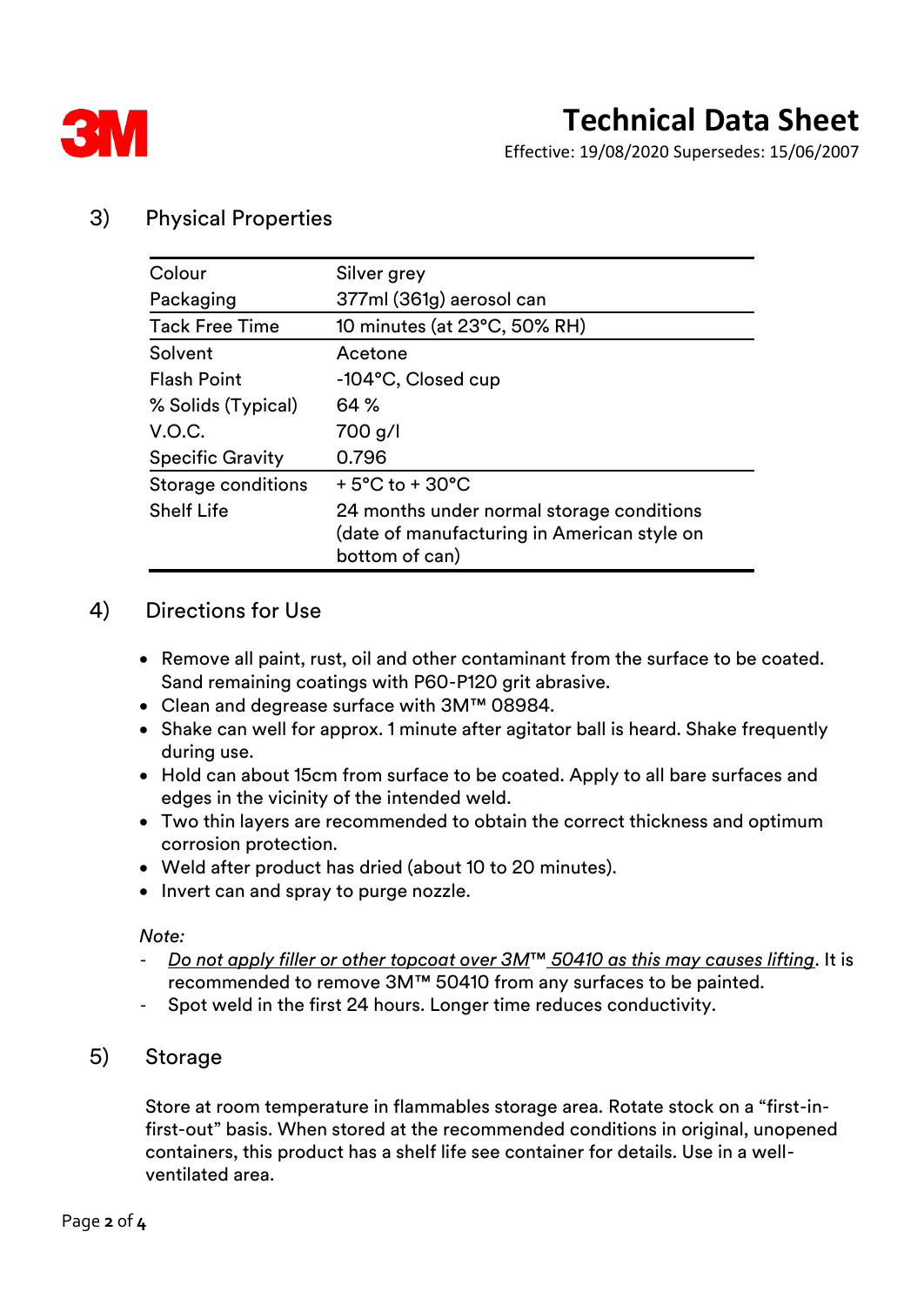

# **Technical Data Sheet**

Effective: 19/08/2020 Supersedes: 15/06/2007

#### 6) Safety

Please refer to the Material Safety Data Sheet or contact your local 3M™ Toxicology Department.

Pressurised container. Protect from sunlight and do not expose to temperature exceeding 50°C. Do not pierce or burn, even after use. Do not spray on a naked flame or incandescent material.

3M™ 50410 Weld Thru II Coating is designed FOR PROFESSIONAL USE ONLY.

#### 7) Disclaimer

All statements, technical information and recommendations are based on tests we believe to be reliable as at the date of hereof, but the accuracy or completeness thereof is not guaranteed. Please ensure before using the product that it is suitable for your intended use. Since the conditions and methods of use of the product and of the information referred to herein are beyond our control, other than for fraudulent misrepresentation, 3M expressly disclaims any and all liability as to any results obtained or arising from any use of the product or reliance on such information.